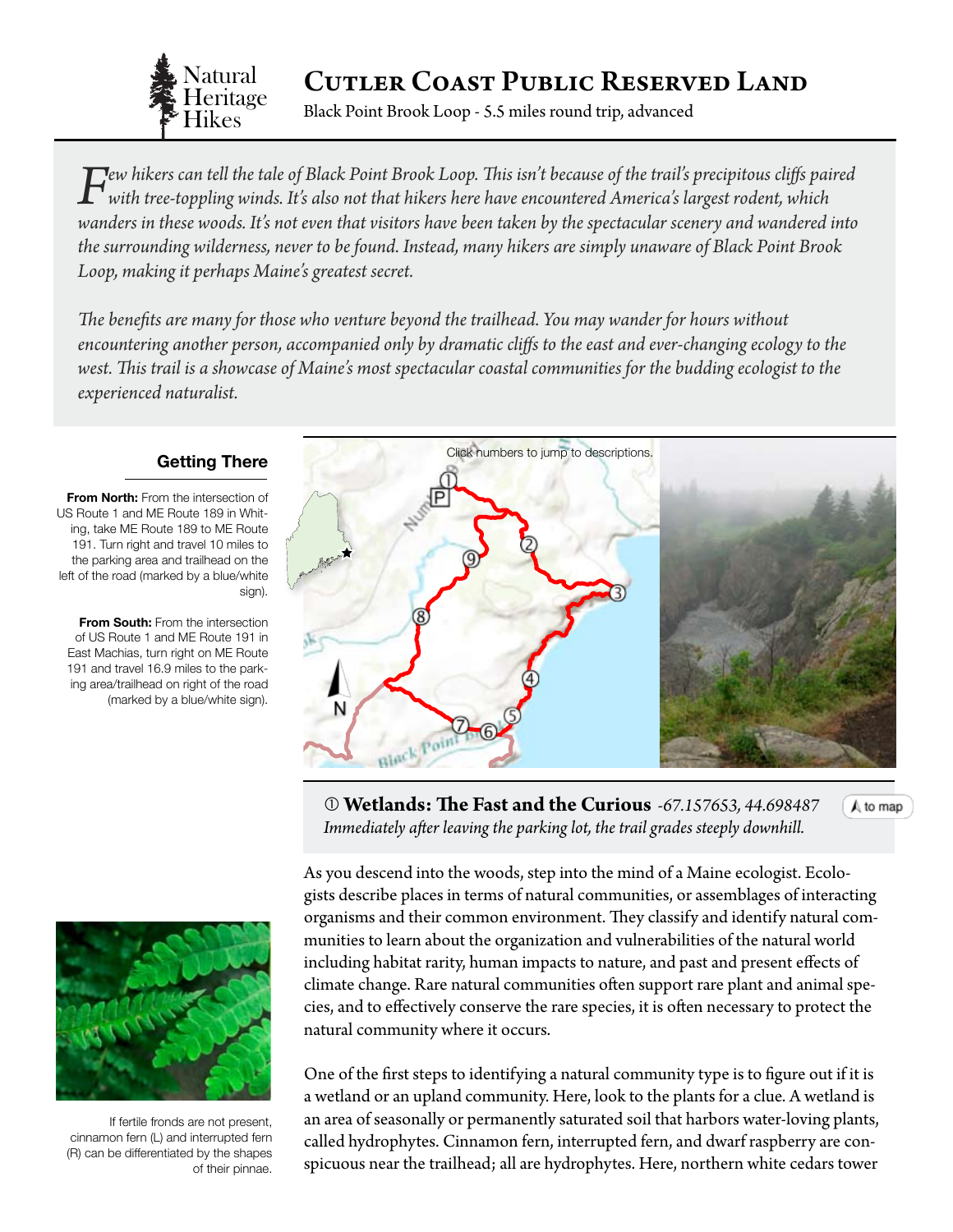over a carpet of saturated sphagnum mosses. This is a [Northern White Cedar Swamp.](http://www.maine.gov/dacf/mnap/features/communities/northernwhitecedarswamp.htm)



**Bunchberry** 

*Between the trailhead and the first junction,* most of the northern white cedar is replaced by balsam fir; this is a good place to catch a glimpse of the world's fastest plant, bunchberry, which is easily identified in summer and fall by its clusters of four to six leaves beneath tight groups of red berries. When it's time to reproduce, bunchberry's flowers burst open in just 0.5 milliseconds, catapulting pollen far and wide in hopes of landing on and fertilizing another bunchberry. For comparison, blinking your eye takes 100 to 400 milliseconds; your blink is at least 200 times slower than the bunchberry. As it is being launched, the pollen experiences two- to three-thousand times the force of gravity.

### <span id="page-1-0"></span>**Maritime Spruce - Fir: The Forest that Never Gets Old**

A to map

*-67.149764, 44.694663 The forest has graded into a battered Maritime Spruce - Fir Forest.*

The red spruce, white spruce, and balsam fir of this [Maritime Spruce - Fir Forest](http://www.maine.gov/dacf/mnap/features/communities/maritimesprucefirforest.htm) don't survive to reach old age. Owing to its location on the immediate coast, this community is subject to brutal winds that blow down large trees. As you round the bend onto the coast, watch for wind thrown or snapped trees that couldn't withstand the weather.

The blowdowns give this upland forest its variety. Canopy openings provide light to the forest floor, enabling the growth of paper birch, mountain cranberry, and roughstemmed goldenrod.

*At 1.4 miles, crashing waves become audible and the trail turns right to parallel towering sea cliffs, offering spectacular view of both the headlands and the ocean.*

 **[Tall Grass Meadows: A Sea of Grass](#page-1-0)** *-67.148769, 44.682836*  $A$  to map  *At 2.3 miles, the trail enters a vast meadow.*

Round a bend and the sea of water is traded for a sea of grass. This [Tall Grass](http://www.maine.gov/dacf/mnap/features/communities/bluejointmeadow.htm)  [Meadow](http://www.maine.gov/dacf/mnap/features/communities/bluejointmeadow.htm) is rippling with bluejoint grass and sprinkled with pink spikes of fireweed. Meadowsweet and alder  $\hat{\mathcal{Y}}$ , which are more robust and shrubby, dot the landscape. Other diagnostic species for this community include flat-topped white aster and tall meadow rue.

Tall Grass Meadows are a more defiant component of an ecosystem than was once thought. For many years, ecologists believed that Tall Grass Meadows like this one needed periodic natural fires in order to avoid being overtaken, or succeeded, by larger shrubs and trees. It is more likely, however, that this meadow was a forest until it was burned by farmers in the 1800s to clear land for sheep or cattle farming; it has persisted as a Tall Grass Meadow ever since. This meadow owes its perseverance to the roots of bluejoint grass, which form nearly impenetrable mats preventing many other species from germinating here.



Meadowsweet (L) and fireweed (R)

# *Naturalist's Notes*

Look for short, stout female catkins and long, skinny male catkins on an alder plant.The male catkins produce pollen while female catkins house the ovules, which become seeds after pollination occurs.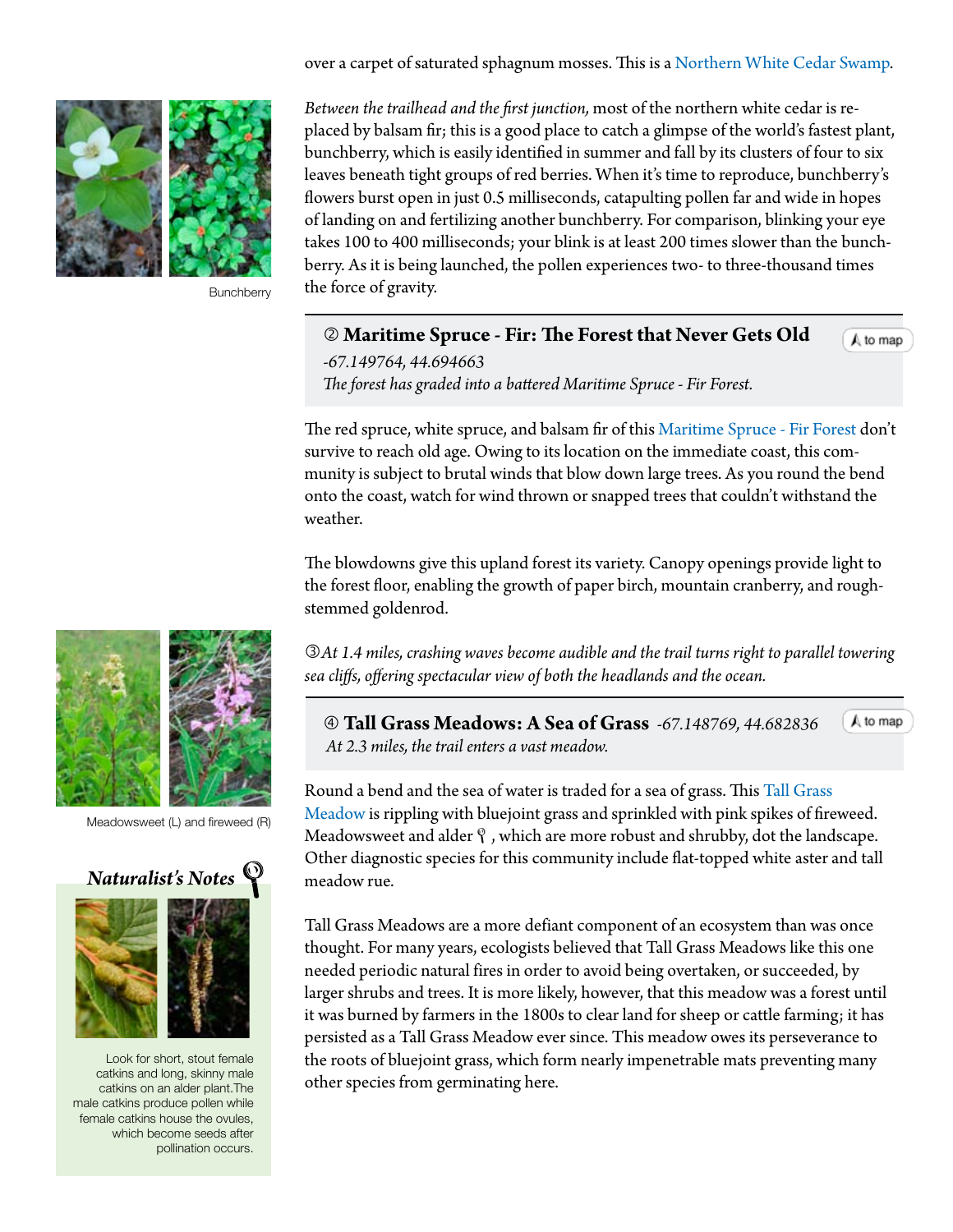

Goosetongue

Burl on a white spruce

# *Naturalist's Notes*

Percent cover of trees is commonly used to distinguish woodlands from forests, with woodlands generally having less than 65% canopy cover, and forests more than 65%, but there are also other factors (see the diagnostic key in *Natural Landscapes of Maine* for more information). To determine canopy cover, look straight up. How much sky do you see? If it's more than 35%, you may be standing in a woodland. There are 14 types of woodlands in Maine.

 **[Open Headlands: A Wet Desert](#page-1-0)** *-67.150719 44.680037 At about 2.5 miles, the trail ambles downhill to follow the rocky seashore. For lack of trees here, the blue trail blazes are painted directly on the rocks.*

Look for thick, narrow, curling leaves of goosetongue peeking out of the crevices in the ribbon of exposed bedrock between the high tide line and the upland forest. Seaside goldenrod and bluejoint grass, the same grass found in the Tall Grass Meadow, can be found in patches where the forest edge abuts.

[Open Headland](http://www.maine.gov/dacf/mnap/features/communities/openheadland.htm) communities, like this one, are constantly battered by storm tides and salt spray. But despite their constant exposure to water, many representative plants, like seaside goldenrod, goosetongue, and roseroot, have developed slightly thickened (succulent) leaves like those usually found on desert plants. Exposure to salty conditions creates a mineral imbalance between freshwater within the plants and the salt outside of the plants. Water moves in the direction of higher salinity; fresh water is drawn out of the plant. Succulent leaves store water and protect plants from drying out in these imbalanced conditions.

While these plants are hardy, they are not indestructible. To avoid damaging this community, please remain on the bare rock and avoid stepping on the plants.

*At 2.6 miles, turn right and head inland on the Black Point Brook Cutoff.*

### **Funky Trunks and Holes in Boles**

 *Around mile 2.7, a large burl interrupts the otherwise straight trunk of a wh[ite spruce.](#page-0-0)*

Though they look grotesque, burls are simply a tree's response to an injury, infestation, or bud malformation. Burls don't harm the tree unless they become cumbersome enough to cause girdling. Because a tree's living tissue (phloem) is just beneath the bark, a wound that circles the entire trunk will stop water and food from moving between the roots and the crown. This effectively strangles the tree. For this reason, a large sequoia in Yosemite National Park can survive for many years with a walking tunnel cut through it, whereas a shallow notch cut all the way around a tree is an effective way of killing it.

 **Woodland: Not the Same as a Forest** *-67.156463, 44.679104*  $A$  to map  *At 2.9 miles, the trail climbs out of a second Maritime Spruce - Fir Forest an[d into a](#page-0-0) rocky woodland*  $\mathcal Q$  *atop a low hill.* 

Though the terms "forest" and "woodland" may sound like they mean the same thing, they are different communities to a Maine ecologist. Woodlands, like this one, can be found in places where patches of exposed bedrock are surrounded by shallow, coarse, nutrient-poor soil that does not retain water. Low nutrient and moisture availability make these sites stressful for plants, limiting their growth. Forests, on the other hand, grow on thicker, richer soil that supports more robust vegetation, and results in a denser canopy of tree branches overhead.

In this woodland, dominant tree species include red spruce, tamarack, red maple, and young paper birch, while meadowsweet and lowbush blueberry are prevalent in the

A to map

A to map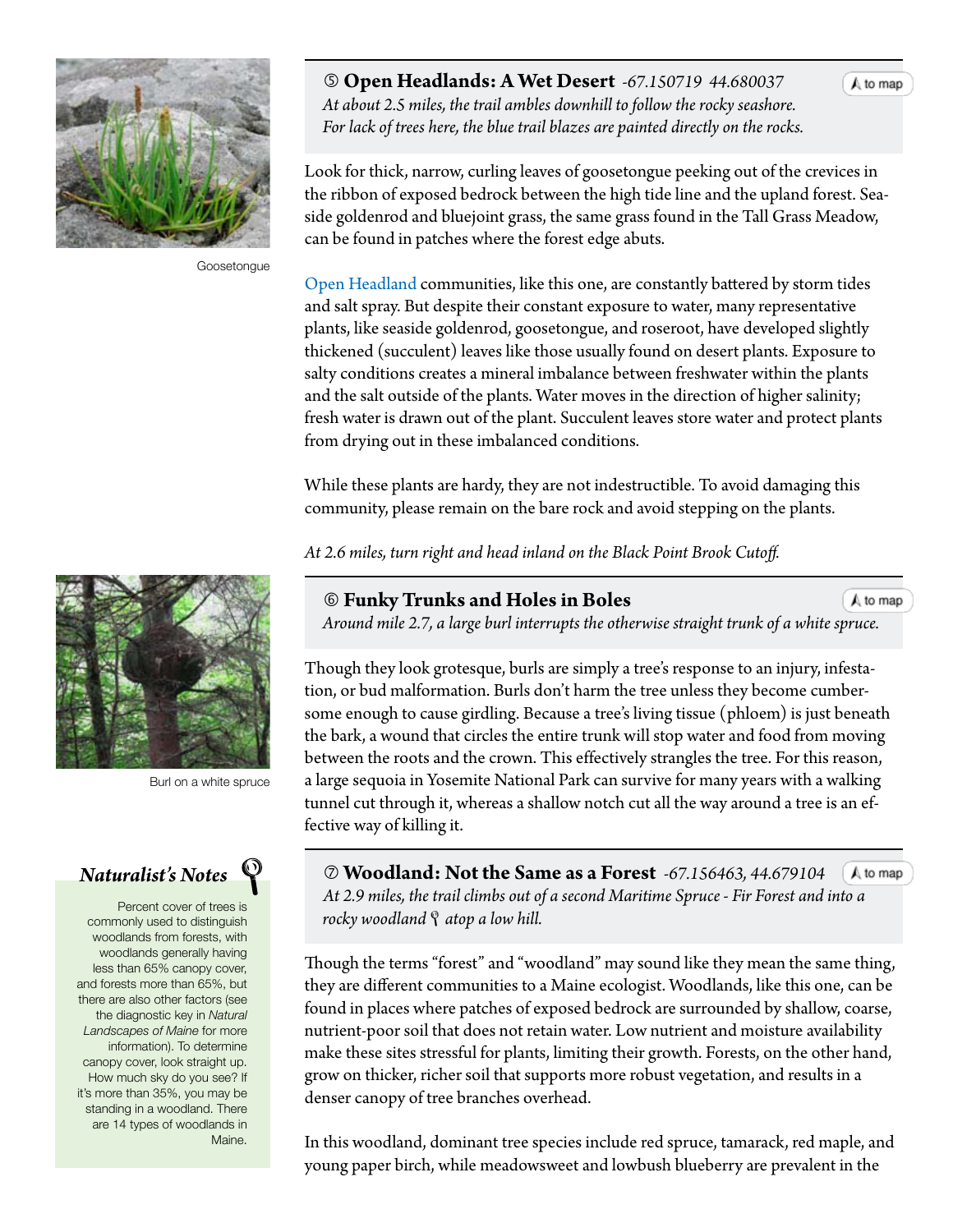shrub layer.

*At 3.4 miles, turn right at the T to start the last leg of the loop. The trail grades in and out of woodlands, shrub wetlands, and spruce - fir forest paralleling Schooner Brook.* 

## **Community Changers: Rodents of Unusual Size** *-67.160954, 44.687882*

A to map

 *At 3.9 miles, a rocky outcrop offers a view of a pond.*

It cuts down trees to build its empire. It's the torment of landowners and the muse of naturalists. It's America's largest rodent, and it's the reason there's a pond here.

Beavers have a knack for changing the natural communities in a landscape to suit their needs. A beaver pond, like the one on the left, is established when beavers use sticks and mud to dam a stream for two reasons: food and safety.

Beavers prefer to eat the bark of hardwood trees, like red maple and alder, over softwood trees, like tamarack and black spruce. Eventually they will eat all the desirable bark near the safety of their pond, and will need to venture progressively farther away to collect sticks to fill their bellies. This is a dangerous prospect for a tasty beaver.

Beavers are slow travelers on land, making them easy meals for coyote, fisher, and bobcat. In the water, they are completely safe. Beavers constantly increase the size of their dam to widen their pond, shortening the distance they must travel over land to find food.

### **Community Changers: Tannins**

A to map

 *In the next mile, the trail crosses several tea-colored streams.*

Look closely at the water in the stream and you'll find it just as striking as the green sphagnum moss that surrounds it. Because it contains tannins, this water is the color of tea!

Many plants contain tannins, a group of chemicals that protect them from herbivores. When evergreen needles, sphagnum mosses, and other plants high in tannins decompose, they release these chemicals into the soil. Rain and ground water flowing through these substrates leach the tannins out and carry them into bodies of water, such as this stream.

Tannins create acidic conditions in soils, which in turn limit nutrient availability to plants. The effect of low nutrients from high-tannin soils is most obvious in bogs, where water-saturated soil also makes nutrient uptake difficult. Many plants that grow in bogs have developed special adaptations to survive the stressful conditions.

The tannins we see occurring naturally in the environment are the same chemical that tanneries traditionally used to tan leather. In Maine, the bark of [eastern hemlock](http://dendro.cnre.vt.edu/dendrology/syllabus/factsheet.cfm?ID=116) trees was a prime source for tannins until the tanning industry's gradual decline in the early 1900s.



White notebook dipped into a stream that contains tannins



Beaver dam (not visible from trail)